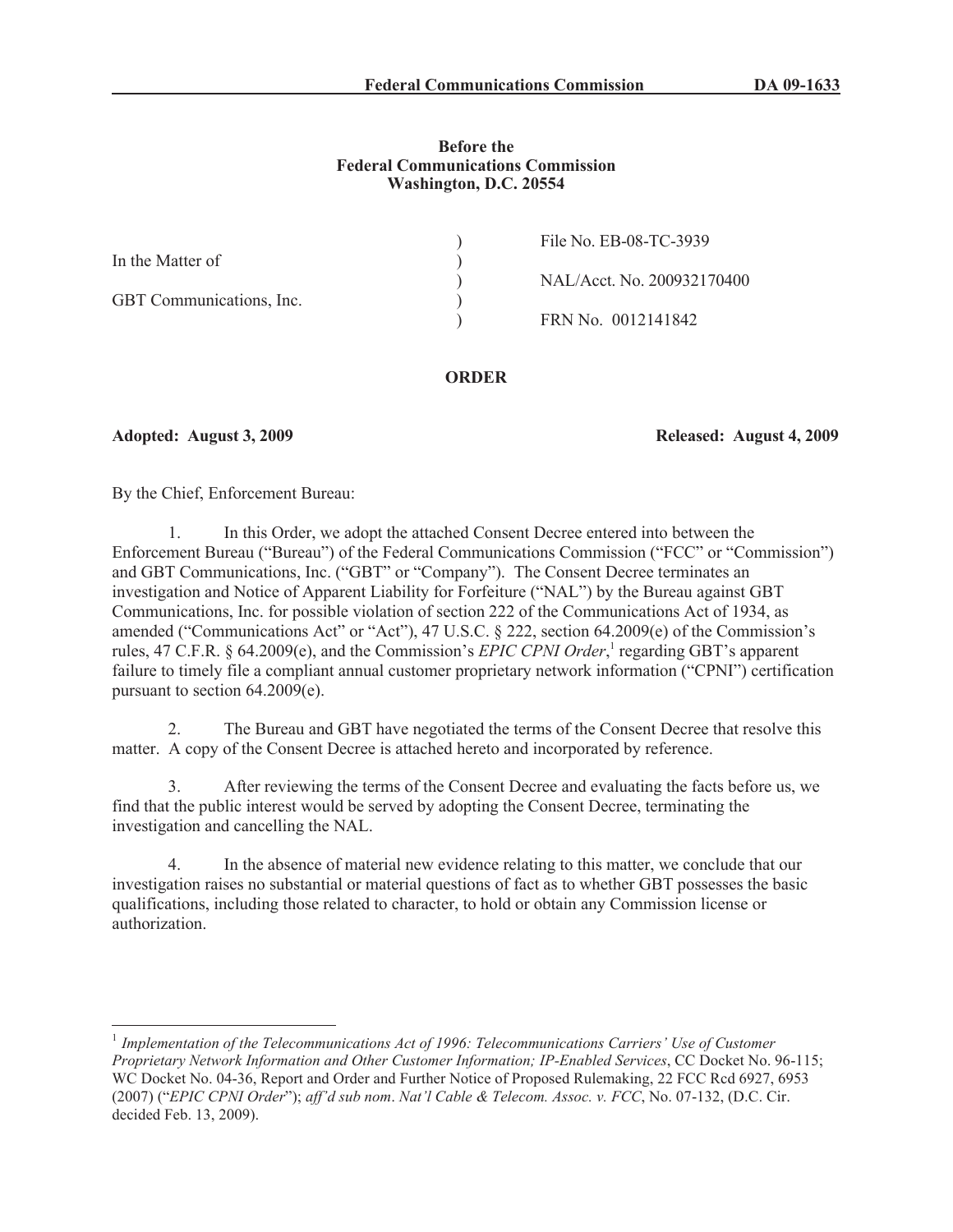5. Accordingly, **IT IS ORDERED** that, pursuant to sections 4(i) and 503(b) of the Communications Act of 1934, as amended,<sup>2</sup> and sections 0.111 and 0.311 of the Commission's rules,<sup>3</sup> the Consent Decree attached to this Order **IS ADOPTED**.

6. **IT IS FURTHER ORDERED** that the above-captioned investigation **IS TERMINATED** and the Notice of Apparent Liability for Forfeiture **IS CANCELLED**.

# FEDERAL COMMUNICATIONS COMMISSION

Kris Anne Monteith Chief, Enforcement Bureau

 $^{2}$  47 U.S.C. §§ 154(i), 503(b).

<sup>3</sup> 47 C.F.R. §§ 0.111, 0.311.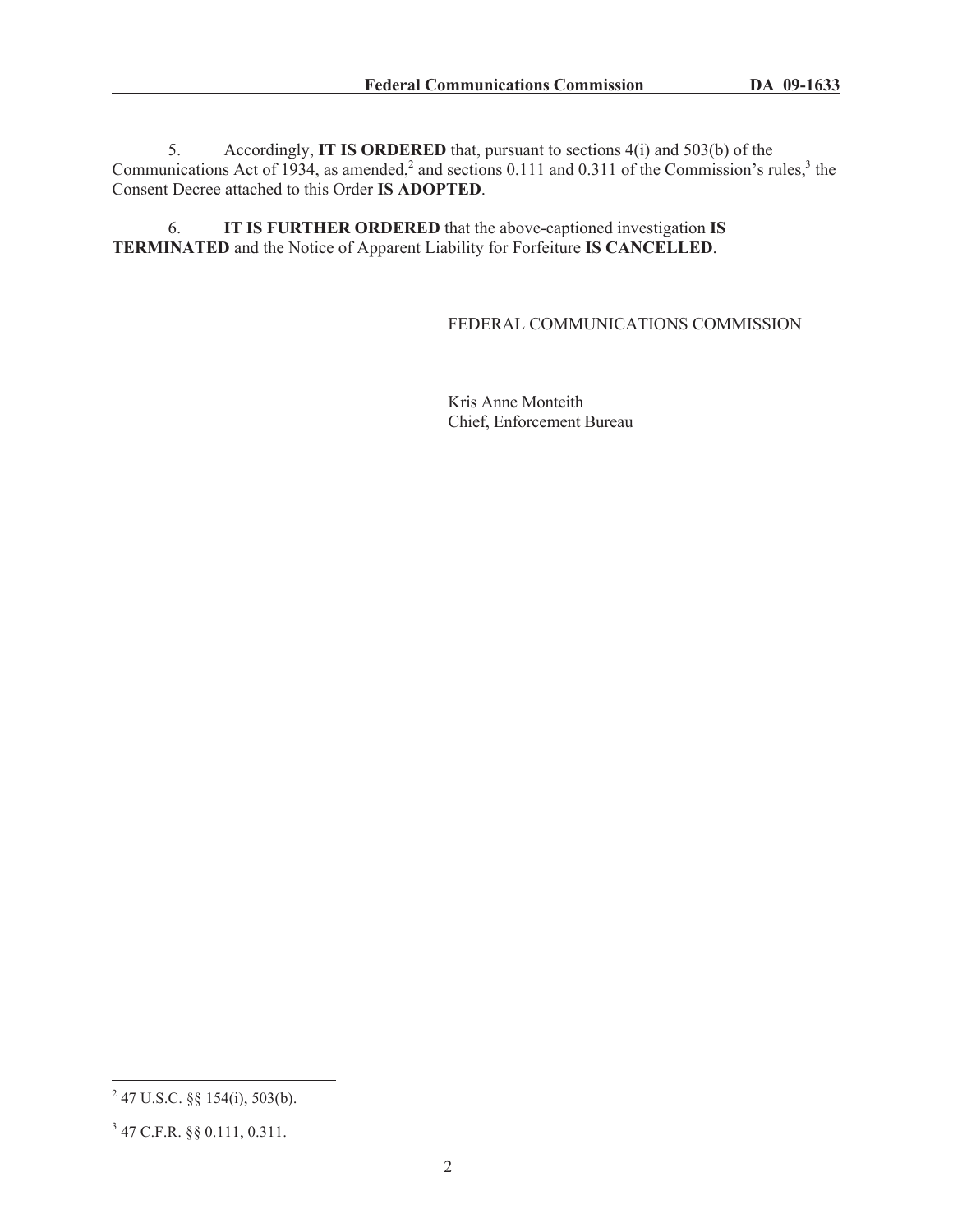### **Before the Federal Communications Commission Washington, D.C. 20554**

|                          | File No. EB-08-TC-3939     |
|--------------------------|----------------------------|
| In the Matter of         |                            |
|                          | NAL/Acct. No. 200932170400 |
| GBT Communications, Inc. |                            |
|                          | FRN No. 0012141842         |

#### **CONSENT DECREE**

1. The Enforcement Bureau **(**"Bureau") and GBT Communications, Inc. ("GBT" or the "Company"), by their authorized representatives, hereby enter into this Consent Decree for the purpose of cancelling the Notice of Apparent Liability ("NAL") and terminating the Enforcement Bureau's investigation into GBT's possible noncompliance with the requirements of section 222 of the Communications Act of 1934, as amended ("Communications Act" or "Act"), 47 U.S.C. § 222, section 64.2009(e) of the Commission's rules, 47 C.F.R. § 64.2009(e), and the Commission's *EPIC CPNI Order*. 1

## **I. DEFINITIONS**

- 2. For the purposes of this Consent Decree, the following definitions shall apply:
	- (a) "Act" means the Communications Act of 1934, as amended, 47 U.S.C. § 151 *et seq.*
	- (b) "Adopting Order" means an Order of the Commission adopting the terms of this Consent Decree without change, addition, deletion, or modification.
	- (c) "Bureau" means the Enforcement Bureau of the Federal Communications Commission.
	- (d) "Commission" and "FCC" mean the Federal Communications Commission and all of its bureaus and offices.
	- (e) "Compliance Plan" means the program described in this Consent Decree at paragraph 10.
	- (f) "Effective Date" means the date on which the Commission releases the Adopting Order.
	- (g) "Investigation" means the investigation commenced by the Bureau's letter of inquiry<sup>2</sup> regarding whether GBT violated the requirements of section 222 of the Communications

<sup>&</sup>lt;sup>1</sup> Implementation of the Telecommunications Act of 1996: Telecommunications Carriers' Use of Customer *Proprietary Network Information and Other Customer Information; IP-Enabled Services*, CC Docket No. 96-115; WC Docket No. 04-36, Report and Order and Further Notice of Proposed Rulemaking, 22 FCC Rcd 6927, 6953 (2007) ("*EPIC CPNI Order*"); *aff'd sub nom*. *Nat'l Cable & Telecom. Assoc. v. FCC*, No. 07-132, (D.C. Cir. decided Feb. 13, 2009).

<sup>&</sup>lt;sup>2</sup> See Letter from Marcy Greene, Deputy Division Chief, Telecommunications Consumers Division, Enforcement Bureau, FCC, to GBT (Sept. 5, 2008) ("LOI").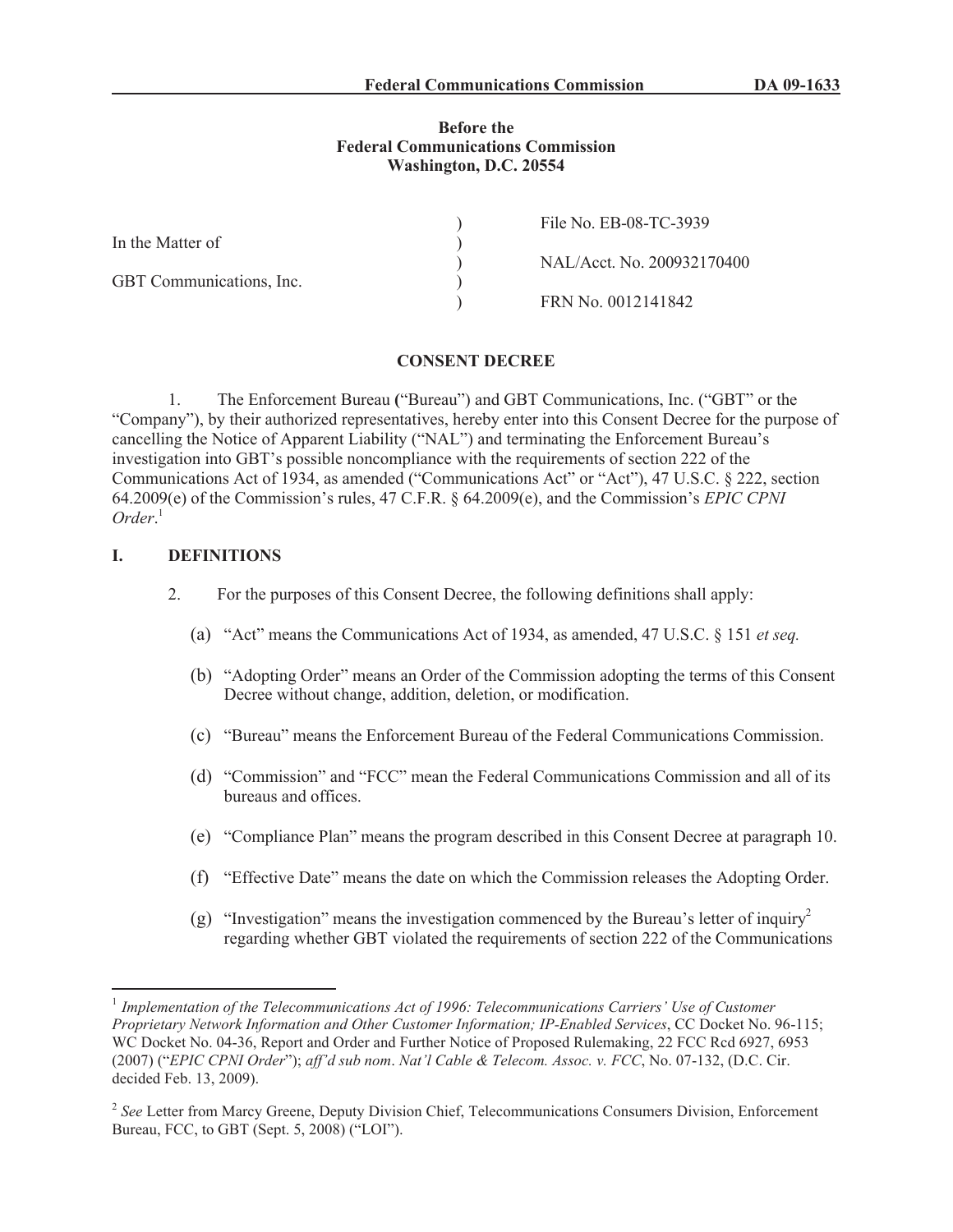Act and section 64.2009(e) of the Commission's rules by failing to file a compliant customer proprietary network information ("CPNI") certification.<sup>3</sup>

- (h) "GBT" means GBT Communications, Inc. and its predecessors-in-interest and successors-in-interest.
- (i) "NAL" means Notice of Apparent Liability for Forfeiture.
- (j) "Parties" means GBT and the Bureau.
- (k) "Rules" means the Commission's regulations found in Title 47 of the Code of Federal Regulations.

# **II. BACKGROUND**

3. Section 222 imposes the general duty on all telecommunications carriers to protect the confidentiality of their subscribers' proprietary information.<sup>4</sup> The Commission has issued rules implementing section 222 of the Act.<sup>5</sup> The Commission required carriers to establish and maintain a system designed to ensure that carriers adequately protected their subscribers' CPNI. Section 64.2009(e) is one such requirement.

4. In 2006, some companies, known as "data brokers," advertised the availability of records of wireless subscribers' incoming and outgoing telephone calls for a fee.<sup>6</sup> Data brokers also advertised

 $3$  47 C.F.R. 64.2009(e).

<sup>&</sup>lt;sup>4</sup> Section 222 of the Communications Act, 47 U.S.C § 222, provides that: "Every telecommunications carrier has a duty to protect the confidentiality of proprietary information of, and relating to, other telecommunications carriers, equipment manufacturers, and customers, including telecommunication carriers reselling telecommunications services provided by a telecommunications carrier." Prior to the 1996 Act, the Commission had established CPNI requirements applicable to the enhanced services operations of AT&T, the Bell Operating Companies ("BOCs"), and GTE, and the customer premises equipment ("CPE") operations of AT&T and the BOCs, in the Computer II, Computer III, GTE Open Network Architecture ("ONA"), and BOC CPE Relief proceedings. *See Implementation of the Telecommunications Act of 1996: Telecommunications Carriers' Use of Customer Proprietary Network Information and Other Customer Information and Implementation of Non-Accounting Safeguards of Sections 271 and 272 of the Communications Act of 1934, as amended*, CC Docket Nos. 96-115 and 96-149, Second Report and Order and Further Notice of Proposed Rulemaking, 13 FCC Rcd 8061, 8068-70, para. 7 (1998) ("*CPNI Order*") (describing the Commission's privacy protections for confidential customer information in place prior to the 1996 Act.

<sup>5</sup> *See CPNI Order*. *See also Implementation of the Telecommunications Act of 1996: Telecommunications Carriers' Use of Customer Proprietary Network Information and Other Customer Information and Implementation of the Non-Accounting Safeguards of Sections 271 and 272 of the Communications Act of 1934, as amended*, CC Docket Nos. 96-115 and 96-149, Order on Reconsideration and Petitions for Forbearance, 14 FCC Rcd 14409 (1999); *Implementation of the Telecommunications Act of 1996: Telecommunications Carriers' Use of Customer Proprietary Network Information and Other Customer Information and Implementation of the Non-Accounting Safeguards of Sections 271 and 272 of the Communications Act of 1934, as amended, CC Docket Nos. 96-115 and 96-149; 2000 Biennial Regulatory Review -- Review of Policies and Rules Concerning Unauthorized Changes of Consumers' Long Distance Carriers, CC Docket No. 00-257*, Third Report and Order and Third Further Notice of Proposed Rulemaking, 17 FCC Rcd 14860 (2002); *EPIC CPNI Order*.

<sup>6</sup> *See, e.g.*, http://www.epic.org/privacy/iei/.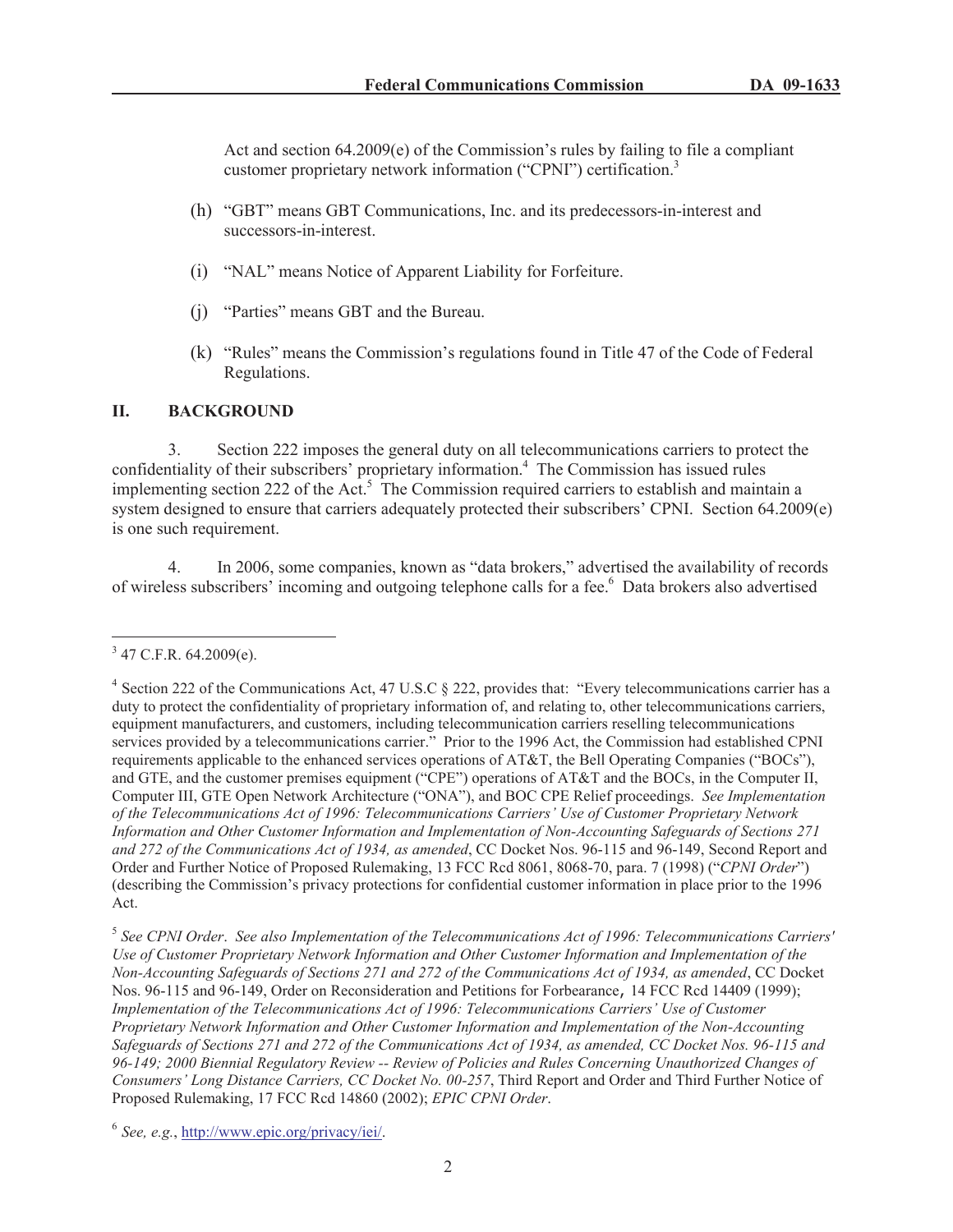the availability of certain landline toll calls.<sup>7</sup> On April 2, 2007, the Commission strengthened its privacy rules with the release of the *EPIC CPNI Order*, <sup>8</sup> which adopted additional safeguards to protect CPNI against unauthorized access and disclosure. The *EPIC CPNI Order* was directly responsive to the actions of databrokers, or pretexters, to obtain unauthorized access to CPNI.<sup>9</sup> The *EPIC CPNI Order* requires that all companies subject to the CPNI rules file annually, on or before March 1, a certification with the Commission pursuant to amended rule 47 C.F.R. § 64.2009(e).<sup>10</sup> Additionally, companies must now provide, with their certification, "an explanation of any actions taken against data brokers and a summary of all customer complaints received in the past year concerning the unauthorized release of CPNI."<sup>11</sup>

5. The Bureau sent a Letter of Inquiry ("LOI") to GBT on September 5, 2008, asking it to provide copies and evidence of its timely filed CPNI compliance certificate for 2007, which was due by March 1, 2008, pursuant to section 64.2009(e) of the Commission's rules or an explanation as to why no certification was filed.<sup>12</sup> On September 17, 2008, GBT submitted a response to the Bureau's LOI.<sup>13</sup> The Bureau concluded that GBT failed to submit satisfactory evidence of its timely filing of the annual CPNI compliance certification.<sup>14</sup> Accordingly, on February 24, 2009, the Bureau released the *Omnibus NAL* against numerous companies, including GBT, proposing a monetary forfeiture of twenty thousand dollars  $(S20,000)$  for its apparent failure to comply with section 64.2009(e) of the Commission's rules,<sup>15</sup> and the Commission's *EPIC CPNI Order*, and ordered the Company either to pay the proposed forfeiture or file a written response within thirty (30) days of the release date stating why the proposed forfeiture should be reduced or canceled. GBT requested that the Bureau enter into settlement discussions.

9 *Id.* at 6928.

<sup>10</sup> *Id.* at 6953; 47 C.F.R. § 64.2009(e).

<sup>11</sup> *EPIC CPNI Order*, 22 FCC Rcd at 6953.

<sup>12</sup> *See* note 2, *supra.*

<sup>13</sup> *See* email from Pamela Gist, counsel to GBT, to Marcy Greene, Deputy Division Chief, Telecommunications Consumers Division, Enforcement Bureau, FCC (Sept. 17, 2008).

<sup>14</sup> *Annual CPNI Certification*, Omnibus Notice of Apparent Liability for Forfeiture, 24 FCC Rcd. 2299 (Enf. Bur. 2009) ("*Omnibus NAL*").

<sup>15</sup> *Id.*

<sup>7</sup> *See id.*

<sup>8</sup> *EPIC CPNI Order*, 22 FCC Rcd 6927. Specifically, pursuant to section 64.2009(e): A telecommunications carrier must have an officer, as an agent of the carrier, sign and file with the Commission a compliance certificate on an annual basis. The officer must state in the certification that he or she has personal knowledge that the company has established operating procedures that are adequate to ensure compliance with the rules in this subpart. The carrier must provide a statement accompanying the certification explaining how its operating procedures ensure that it is or is not in compliance with the rules in this subpart. In addition, the carrier must include an explanation of any actions taken against data brokers and a summary of all customer complaints received in the past year concerning the unauthorized release of CPNI. This filing must be made annually with the Enforcement Bureau on or before March 1 in EB Docket No. 06-36, for data pertaining to the previous calendar year. 47 C.F.R. § 64.2009(e).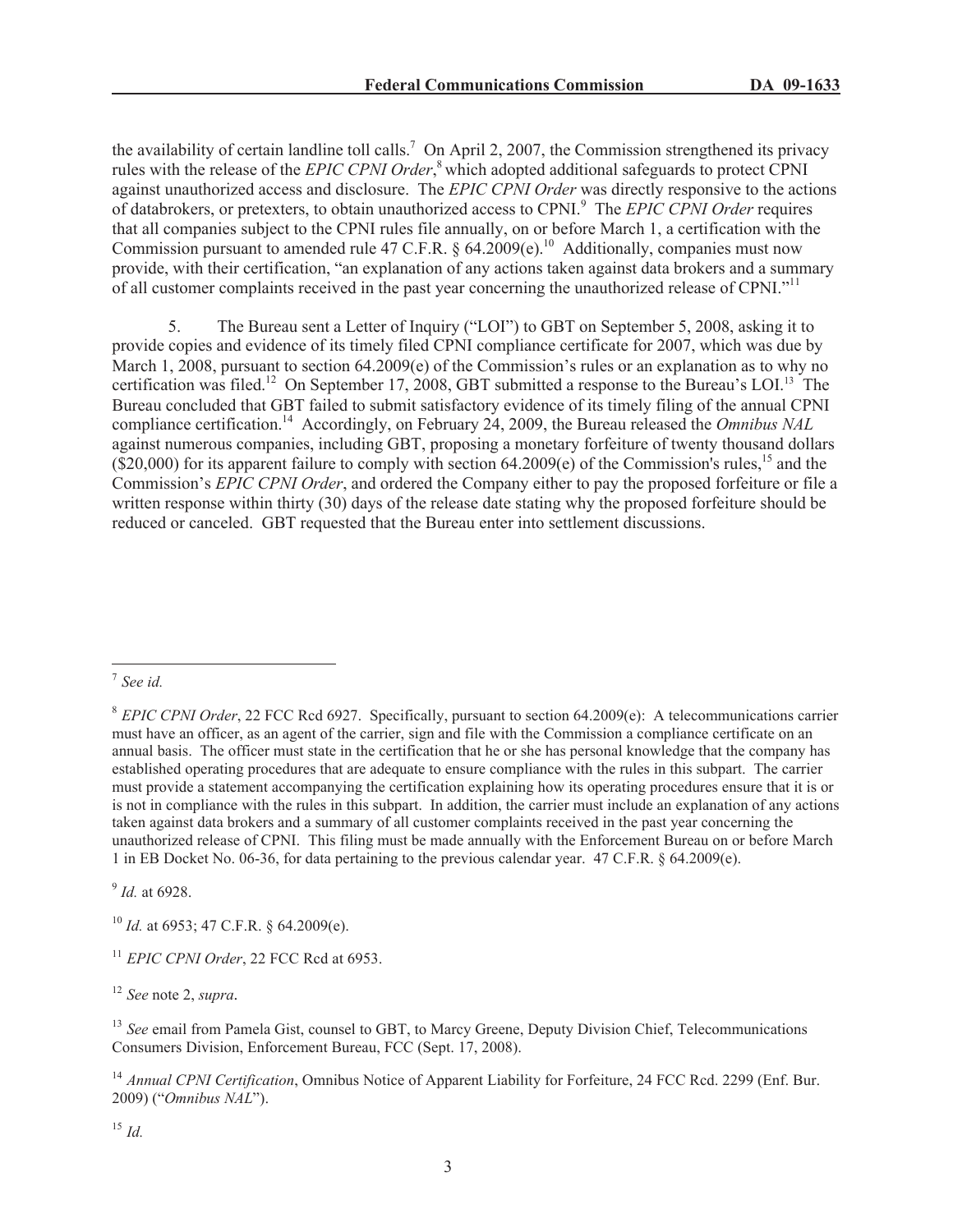# **III. TERMS OF AGREEMENT**

6. **Adopting Order.** The Parties agree that the provisions of this Consent Decree shall be subject to final approval by the Bureau by incorporation of such provisions by reference in the Adopting Order without change, addition, modification, or deletion.

7. **Jurisdiction.** GBT agrees that the Bureau has jurisdiction over it and the matters contained in this Consent Decree and has the authority to enter into and adopt this Consent Decree.

8. **Effective Date; Violations.** The Parties agree that this Consent Decree shall become effective on the date on which the FCC releases the Adopting Order. Upon release, the Adopting Order and this Consent Decree shall have the same force and effect as any other Order of the Bureau. Any violation of the Adopting Order or of the terms of this Consent Decree shall constitute a separate violation of a Bureau Order, entitling the Bureau to exercise any rights and remedies attendant to the enforcement of a Bureau Order.

9. **Termination of Investigation.** In express reliance on the covenants and representations in this Consent Decree and to avoid further expenditure of public resources, the Bureau agrees to terminate its investigation and to cancel the NAL. In consideration for the termination of said investigation and cancellation of the NAL, GBT agrees to the terms, conditions, and procedures contained herein. The Bureau further agrees that, in the absence of new material evidence, the Bureau will not use the facts developed in this investigation through the Effective Date of the Consent Decree, or the existence of this Consent Decree, to institute, on its own motion, any new proceeding, formal or informal, or take any action on its own motion against GBT concerning the matters that were the subject of the investigation. The Bureau also agrees that it will not use the facts developed in this investigation through the Effective Date of this Consent Decree, or the existence of this Consent Decree, to institute on its own motion any proceeding, formal or informal, or take any action on its own motion against GBT with respect to GBT's basic qualifications, including its character qualifications, to be a Commission licensee or authorized common carrier or hold Commission authorizations.

10. **Compliance Plan.** For purposes of settling the matters set forth herein and to help ensure compliance with the Commission's CPNI rules, GBT agrees to take all measures necessary to achieve full compliance with section  $64.2009(e)$  of the Commission's rules. GBT agrees to train its personnel as to when they are and are not authorized to use CPNI. GBT further agrees to have an express disciplinary process in place for the unauthorized use of CPNI. Additionally, GBT agrees to submit a copy of its annual section 64.2009(e) compliance certificate, which it is required to file annually in EB Docket 06-36, for each of two (2) years following the Effective Date of this Consent Decree to the Chief, Telecommunications Consumers Division, Enforcement Bureau, Federal Communications Commission, 445 12th Street, S.W. Room 4-C244, Washington, D.C. 20554, and must include the file number listed above. GBT will also send an electronic copy of its certification to other Telecommunications Consumers Division staff as directed by the Division Chief. This Consent Decree will expire two (2) years after the Effective Date or upon the termination of the certification requirement set forth in section 64.2009(e) of the Commission's rules, 47 C.F.R. § 64.2009(e), whichever is earlier.

11. **Section 208 Complaints; Subsequent Investigations.** Nothing in this Consent Decree shall prevent the Commission or its delegated authority from adjudicating complaints filed pursuant to section 208 of the Act against GBT or its affiliates for alleged violations of the Act, or for any other type of alleged misconduct, regardless of when such misconduct took place. The Commission's adjudication of any such complaint will be based solely on the record developed in that proceeding. Except as expressly provided in this Consent Decree, this Consent Decree shall not prevent the Commission from investigating new evidence of noncompliance by GBT of the Act, the rules, or the Order.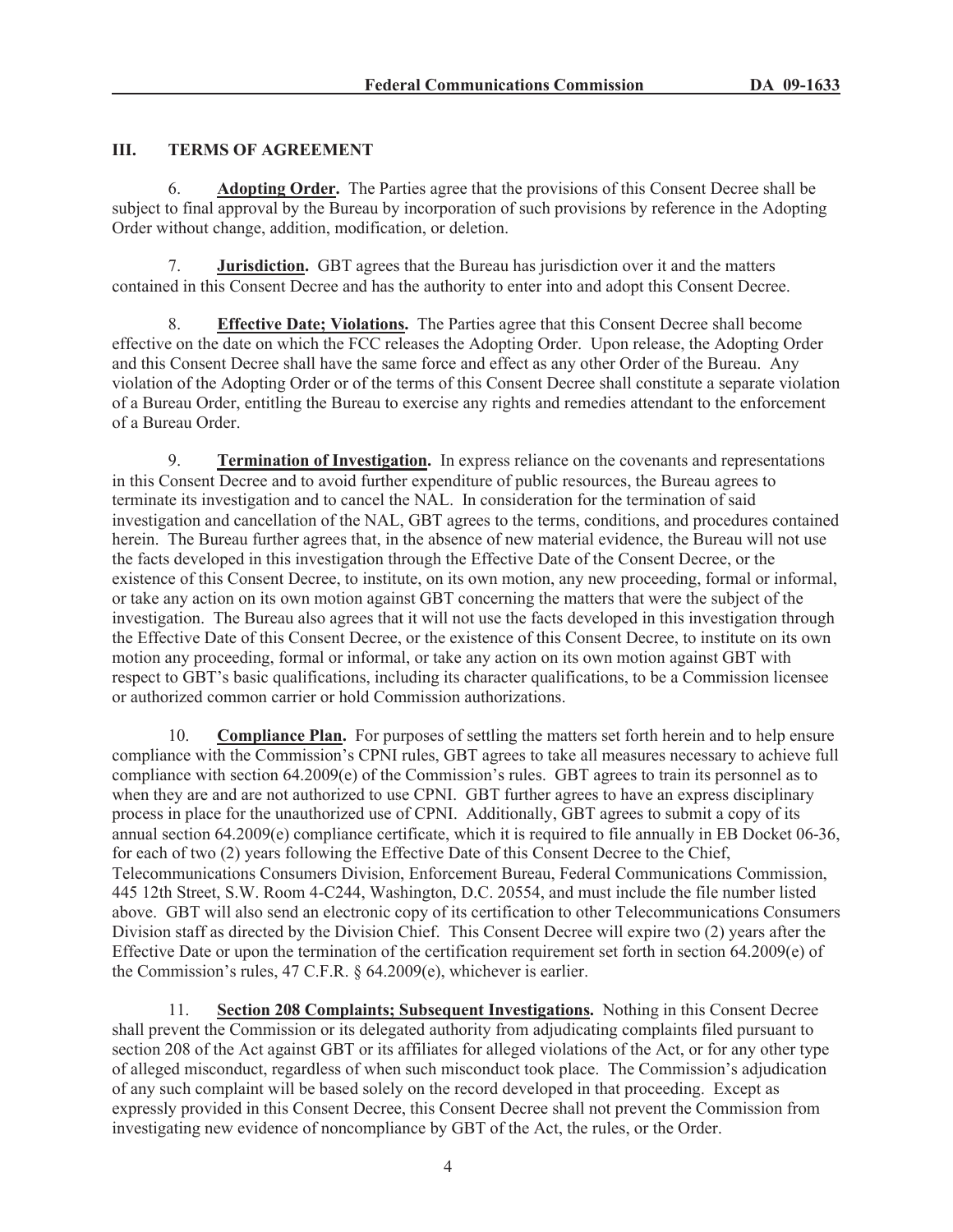12. **Voluntary Contribution.** GBT agrees that it will make a voluntary contribution to the United States Treasury in the amount of \$1,000. The contribution will be made within thirty (30) calendar days after the Effective Date of the Adopting Order. Payment must be made by check or similar instrument, payable to the order of the Federal Communications Commission. The payment must include the NAL/Account Number and FRN Number referenced in the caption to the Adopting Order. Payment by check or money order may be mailed to Federal Communications Commission, P.O. Box 979088, St. Louis, MO 63197-9000. Payment by overnight mail may be sent to U.S. Bank – Government Lockbox #979088, SL-MO-C2-GL, 1005 Convention Plaza, St. Louis, MO 63101. Payment by wire transfer may be made to ABA Number 021030004, receiving bank TREAS/NYC, and account number 27000001. For payment by credit card, an FCC Form 159 (Remittance Advice) must be submitted. When completing the FCC Form 159, enter the NAL/Account number in block number 23A (call sign/other ID), and enter the letters "FORF" in block number 24A (payment type code). GBT will also send electronic notification on the date said payment is made to Johnny.drake $@$ fcc.gov.

13. **Waivers.** GBT waives any and all rights it may have to seek administrative or judicial reconsideration, review, appeal or stay, or to otherwise challenge or contest the validity of this Consent Decree and the Adopting Order, provided the Commission issues an Adopting Order adopting the Consent Decree without change, addition, modification, or deletion. GBT shall retain the right to challenge Commission interpretation of the Consent Decree or any terms contained herein. If either Party (or the United States on behalf of the Commission) brings a judicial action to enforce the terms of the Adopting Order, neither GBT nor the Commission shall contest the validity of the Consent Decree or the Adopting Order, and GBT shall waive any statutory right to a trial *de novo*. GBT hereby agrees to waive any claims it may otherwise have under the Equal Access to Justice Act, 5 U.S.C. § 504 and 47 C.F.R. § 1.1501 *et seq*., relating to the matters addressed in this Consent Decree.

14. **Severability.** The Parties agree that if any of the provisions of the Adopting Order or the Consent Decree shall be invalid or unenforceable, such invalidity or unenforceability shall not invalidate or render unenforceable the entire Adopting Order or Consent Decree, but rather the entire Adopting Order or Consent Decree shall be construed as if not containing the particular invalid or unenforceable provision or provisions, and the rights and obligations of the Parties shall be construed and enforced accordingly. In the event that this Consent Decree in its entirety is rendered invalid by any court of competent jurisdiction, it shall become null and void and may not be used in any manner in any legal proceeding.

15. **Subsequent Rule or Order.** The Parties agree that if any provision of the Consent Decree conflicts with any subsequent rule or Order adopted by the Commission (except an Order specifically intended to revise the terms of this Consent Decree to which GBT does not expressly consent) that provision will be superseded by such Commission rule or Order.

16. **Successors and Assigns.** GBT agrees that the provisions of this Consent Decree shall be binding on its successors, assigns, and transferees.

17. **Final Settlement.** The Parties agree and acknowledge that this Consent Decree shall constitute a final settlement between the Parties. The Parties further agree that this Consent Decree does not constitute either an adjudication on the merits or a factual or legal finding or determination regarding any compliance or noncompliance with the requirements of the Act or the Commission's rules and Orders.

18. **Modifications.** This Consent Decree cannot be modified without the advance written consent of both Parties.